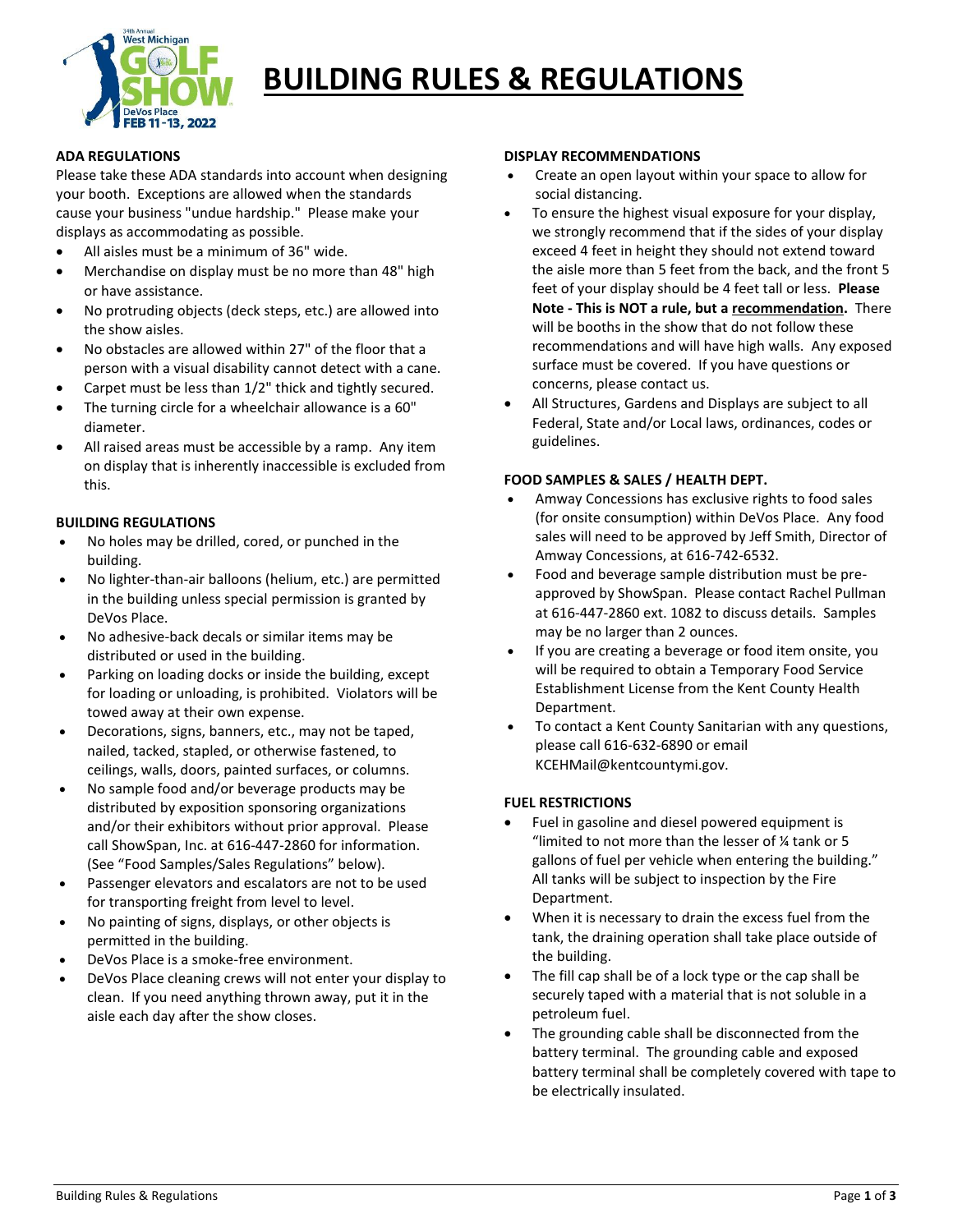

# **BUILDING RULES & REGULATIONS**

## **MUSIC LICENSING**

We remind you that by signing your contract you have agreed to indemnify and hold ShowSpan, Inc. harmless for all licensing and enforcement fees for recorded or live music played by you. ShowSpan, Inc. will take no responsibility for licensing fees which you may owe or charges that may result from your failure to obtain licenses from such licensing organizations as the American Society of Composers, Authors & Publishers (ASCAP) or Broadcast Music, Incorporated (BMI).

## **SECURITY**

Exhibitors should never assume any building is completely secure – it is not. Each exhibitor must take responsibility for the security of all items in their display.

- We will maintain strict building security from the close of the show, until the show opens to the public the following day.
- The building will be open for exhibitors with exhibitor credential one (1) hour before the show opens to the public.
- If you require early admittance (more than one hour prior to the Show opening), please coordinate with the Show Office the night before so you are not denied entrance by building security.
- Neither ShowSpan, Inc, nor DeVos Place can guarantee full protection. Reasonable effort is made by each organization to guard against theft, damage, and other undesirable occurrences, but the ultimate burden falls on the exhibitor.

# **SIGNS & BANNERS**

- Two-Sided banners are PROHIBITED for all booths that are only 10' deep and are extremely restricted for all other booths.
- Please see the enclosed **Banner Regulations Sheet** (Page 2 of this document) for details on banners allowed over your display.